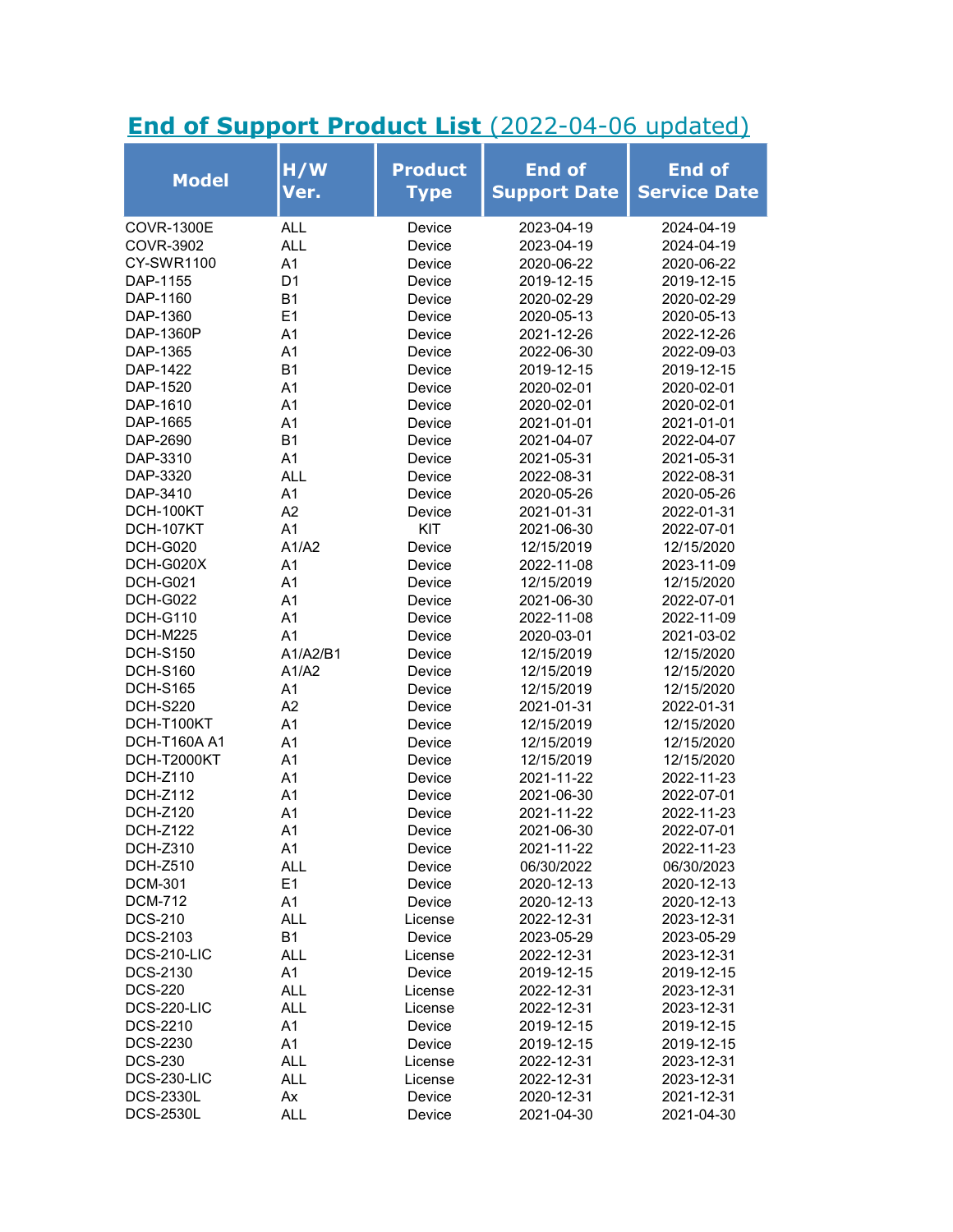| DCS-3411          | A <sub>3</sub> | Device | 2019-12-15 | 2019-12-15 |
|-------------------|----------------|--------|------------|------------|
| DCS-3530          | A1             | Device | 2020-03-30 | 2020-03-30 |
| DCS-3710          | <b>B1</b>      | Device | 2023-05-29 | 2023-05-29 |
| DCS-3715          | A1             | Device | 2019-12-15 | 2019-12-15 |
| <b>DCS-4602EV</b> | <b>ALL</b>     | Device | 2023-05-01 | 2023-05-01 |
| <b>DCS-4602EV</b> | Ax             | Device | 09/30/2022 | 09/30/2022 |
| <b>DCS-4605EV</b> | <b>ALL</b>     | Device | 2023-02-01 | 2023-02-01 |
| <b>DCS-4622</b>   | <b>ALL</b>     | Device | 2021-01-01 | 2021-01-01 |
| <b>DCS-4633EV</b> | <b>ALL</b>     | Device | 12/30/2022 | 12/30/2022 |
| <b>DCS-4701E</b>  | A <sub>3</sub> | Device | 2020-12-31 | 2020-12-31 |
| <b>DCS-4802E</b>  | A2             |        | 2021-06-30 | 2021-06-30 |
| <b>DCS-4802E</b>  |                | Device |            |            |
|                   | <b>B1</b>      | Device | 2021-06-30 | 2021-06-30 |
| <b>DCS-5000L</b>  | <b>ALL</b>     | Device | 2021-12-01 | 2022-12-01 |
| <b>DCS-5010L</b>  | A1/A2          | Device | 2021-01-31 | 2022-01-31 |
| <b>DCS-5020L</b>  | A1/A2          | Device | 2021-01-31 | 2022-01-31 |
| <b>DCS-5029L</b>  | A2             | Device | 2023-05-28 | 2024-05-28 |
| <b>DCS-5030L</b>  | <b>ALL</b>     | Device | 2021-06-30 | 2022-06-30 |
| DCS-5615          | A <sub>1</sub> | Device | 2019-12-15 | 2019-12-15 |
| DCS-6045LKT       | A1             | Device | 2020-06-16 | 2021-06-17 |
| DCS-6110          | A1             | Device | 2019-12-15 | 2019-12-15 |
| DCS-6112          | <b>B1</b>      | Device | 2019-12-15 | 2019-12-15 |
| <b>DCS-6113V</b>  | <b>B1</b>      | Device | 2020-05-17 | 2020-05-17 |
| DCS-6116          | A <sub>1</sub> | Device | 2019-12-15 | 2019-12-15 |
| DCS-6210          | A2             | Device | 2023-05-29 | 2023-05-29 |
| <b>DCS-6510</b>   | A <sub>1</sub> | Device | 2019-12-15 | 2019-12-15 |
| DCS-6517          | A2             | Device | 2023-05-30 | 2023-05-30 |
| DCS-6616          | A <sub>1</sub> | Device | 2019-12-15 | 2019-12-15 |
| DCS-6616          | A1/B1/B2       | Device | 12/15/2019 | 12/15/2020 |
| DCS-6815          | <b>B1</b>      | Device | 2019-12-15 | 2019-12-15 |
| DCS-6815          | A1/B1          | Device | 12/15/2019 | 12/15/2020 |
| DCS-6817          | <b>B1</b>      | Device | 2019-12-15 | 2019-12-15 |
| DCS-6818          | <b>B1</b>      | Device | 2019-12-15 | 2019-12-15 |
| DCS-6818          | A1/B1/B2       | Device | 12/15/2019 | 12/15/2020 |
|                   | A1/A2/B1/B2/   |        |            |            |
| <b>DCS-6915</b>   | <b>B3/B4</b>   | Device | 12/15/2019 | 12/15/2020 |
| DCS-7413          |                |        | 2023-05-29 |            |
|                   | <b>B1</b>      | Device |            | 2023-05-29 |
| <b>DCS-7517</b>   | A2             | Device | 2023-05-30 | 2023-05-30 |
| <b>DCS-8000LH</b> | A1/A2          | Device | 2023-09-01 | 2024-09-01 |
| <b>DCS-8100LH</b> | <b>ALL</b>     | Device | 2021-12-01 | 2022-12-01 |
| <b>DCS-8200LH</b> | A1             | Device | 12/15/2019 | 12/15/2020 |
| <b>DCS-8525LH</b> | A1             | Device | 2023-12-31 | 2024-12-31 |
| <b>DCS-930</b>    | A2             | Device | 2019-12-15 | 2019-12-15 |
| <b>DCS-935L</b>   | A1/A2          | Device | 12/15/2019 | 12/15/2020 |
| DCS-935LH         | A1             | Device | 12/15/2019 | 12/15/2020 |
| <b>DCS-936L</b>   | <b>ALL</b>     | Device | 2021-06-30 | 2022-07-01 |
| <b>DCS-960L</b>   | A1             | Device | 12/15/2019 | 12/15/2020 |
| <b>DCS-P703</b>   | Ax             | Device | 2020-12-31 | 2020-12-31 |
| <b>DCS-P703</b>   | <b>ALL</b>     | Device | 2022-12-19 | 2022-12-19 |
| <b>DCS-T2132</b>  | A <sub>1</sub> | Device | 2023-05-29 | 2023-05-29 |
| <b>DEM-220R</b>   | <b>ALL</b>     | Device | 2023-06-30 | 2023-06-30 |
| <b>DEM-220T</b>   | <b>ALL</b>     | Device | 2023-06-30 | 2023-06-30 |
| DEM-302S-BXD      | <b>B1</b>      | Device | 2019-12-31 | 2019-12-31 |
| DEM-302S-BXU      | <b>B1</b>      | Device | 2019-12-31 | 2019-12-31 |
| <b>DEM-421XT</b>  | <b>B2</b>      | Device | 2020-01-12 | 2020-01-12 |
| DEM-422XT         | A4             | Device | 2020-01-12 | 2020-01-12 |
| DEM-423XT         | A <sub>3</sub> | Device | 2020-01-12 | 2020-01-12 |
| DEM-431XT-DD      | A1             | Device | 2022-02-27 | 2023-02-28 |
| DEM-432XT-DD      | A <sub>1</sub> | Device | 2022-02-27 | 2023-02-28 |
| DEM-433XT-DD      | A1             | Device | 2022-02-27 | 2023-02-28 |
|                   |                |        |            |            |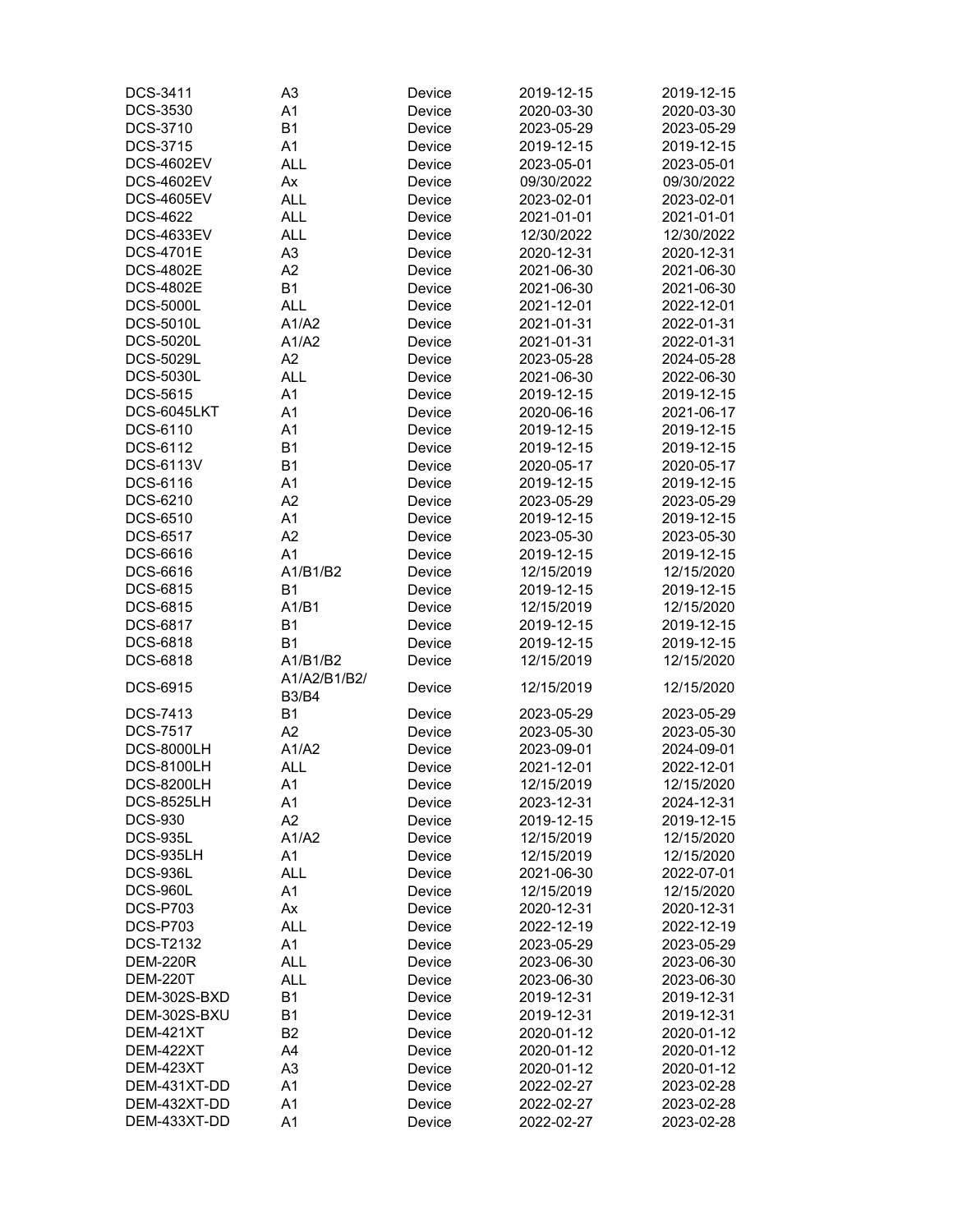| DEM-435XT-DD        | A <sub>1</sub> | Device | 2022-02-27 | 2022-02-27 |
|---------------------|----------------|--------|------------|------------|
| DEM-PB1S-OLT        | A <sub>1</sub> | Device | 2020-11-24 | 2020-11-24 |
| <b>DES-1048</b>     | <b>ALL</b>     | Device | 2022-09-27 | 2022-09-27 |
| <b>DES-1150T</b>    | C <sub>1</sub> | Device | 2020-06-30 | 2020-06-30 |
| <b>DES-1228</b>     | A <sub>1</sub> | Device | 2020-06-28 | 2020-06-28 |
| <b>DES-3528DC</b>   | A <sub>3</sub> | Device | 2019-12-15 | 2019-12-15 |
| DES-3810-28         | A <sub>1</sub> | Device | 2020-03-14 | 2020-03-14 |
| DES-3810-28-SE-LIC  | A <sub>1</sub> | Device | 2020-03-14 | 2020-03-14 |
| DES-3810-52         | A <sub>1</sub> | Device | 2020-03-14 | 2020-03-14 |
| DES-3810-52-SE-LIC  | A <sub>1</sub> | Device | 2020-03-14 | 2020-03-14 |
| DFE-530TX           | D <sub>2</sub> | Device | 2020-06-24 | 2020-06-24 |
| DFE-530TX+          | G <sub>2</sub> | Device | 2020-06-24 | 2020-06-24 |
| DFL-1660            | A1             | Device | 2021-02-20 | 2022-02-21 |
| DFL-2560            | A <sub>1</sub> | Device | 2021-03-27 | 2022-03-28 |
| DFL-2560G           | A <sub>1</sub> | Device | 2021-02-20 | 2021-02-20 |
| DFL-260E/860E/1660/ |                |        |            |            |
| 2560/2560G          | A <sub>1</sub> | Device | 2021-02-20 | 2021-02-20 |
| <b>DGS-1005C</b>    | A <sub>1</sub> | Device | 2021-12-29 | 2022-12-30 |
| <b>DGS-1008C</b>    | A <sub>1</sub> | Device | 2021-03-01 | 2021-03-01 |
| DGS-1008P+          | A <sub>1</sub> |        | 2019-12-15 | 2019-12-15 |
|                     |                | Device |            |            |
| DGS-1100-18         | B <sub>2</sub> | Device | 2022-02-13 | 2023-02-14 |
| DGS-1100-18/ME      | B <sub>2</sub> | Device | 2022-02-13 | 2023-02-14 |
| DGS-1100-26         | B <sub>2</sub> | Device | 2021-11-15 | 2022-11-16 |
| DGS-1100-26/ME      | B <sub>2</sub> | Device | 2021-11-15 | 2021-11-15 |
| DGS-1210-52P        | C <sub>1</sub> | Device | 2023-05-16 | 2024-05-16 |
| DGS-1510-28         | <b>ALL</b>     | Device | 2023-01-05 | 2023-01-05 |
| DGS-1510-52         | <b>ALL</b>     | Device | 2022-08-04 | 2022-08-04 |
| DGS-1510-52X        | <b>ALL</b>     | Device | 2022-06-29 | 2022-06-29 |
| DGS-1510-52X        | A <sub>1</sub> | Device | 2022-06-29 | 2022-06-29 |
| DGS-3620-28PC       | <b>ALL</b>     | Device | 2023-01-31 | 2023-01-31 |
| DGS-3620-28SC       | <b>ALL</b>     | Device | 2023-01-31 | 2023-01-31 |
| DGS-3620-28TC       | <b>ALL</b>     | Device | 2023-01-31 | 2023-01-31 |
| DGS-3620-52P        | <b>ALL</b>     | Device | 2023-01-31 | 2023-01-31 |
| DGS-3620-52T        | <b>ALL</b>     | Device | 2023-01-31 | 2023-01-31 |
| DGS-6600-16XS-D     | A <sub>1</sub> | Device | 2021-02-20 | 2022-02-21 |
| DGS-6600-PWRDC      | <b>ALL</b>     | Device | 2022-01-17 | 2023-01-17 |
| DGS-6604            | <b>ALL</b>     | Device | 2021-12-28 | 2021-12-28 |
| <b>DGS-6608</b>     | ALL            | Device | 2021-12-28 | 2021-12-28 |
| DHD-131             | A <sub>1</sub> | Device | 2019-12-15 | 2019-12-15 |
| DHP-1220AV          | A1             | Device | 2020-02-01 | 2020-02-01 |
| DHP-1221AV          | A1             | Device | 2020-02-01 | 2020-02-01 |
| DHP-208AV           | A1             | Device | 2020-02-01 | 2020-02-01 |
| DHP-209AV           | A <sub>1</sub> | Device | 2020-02-01 | 2020-02-01 |
| DHP-328AV           | A <sub>1</sub> | Device | 2020-02-01 | 2020-02-01 |
| DHP-329AV           | A <sub>1</sub> | Device | 2020-02-01 | 2020-02-01 |
| DHP-508AV           | A <sub>1</sub> | Device | 2020-02-01 | 2020-02-01 |
| DHP-509AV           | A <sub>1</sub> | Device | 2020-02-01 | 2020-02-01 |
| DHP-600AV           | A <sub>1</sub> | Device | 2020-02-01 | 2020-02-01 |
| DHP-600AV           | <b>B1</b>      | Device | 2020-02-01 | 2020-02-01 |
| DHP-601AV           | A1             | Device | 2020-02-01 | 2020-02-01 |
| DHP-601AV           | <b>B1</b>      | Device | 2020-02-01 | 2020-02-01 |
| DHP-701AV           | C <sub>1</sub> | Device | 2023-03-31 | 2023-03-31 |
| DHP-P308AV          | C <sub>1</sub> | Device | 2022-03-20 | 2022-03-20 |
| DHP-P309AV          | <b>ALL</b>     | Device | 2023-03-01 | 2023-03-01 |
| DHP-P338AV          | A <sub>1</sub> | Device | 2020-02-01 | 2020-02-01 |
| DHP-P339AV          | A <sub>1</sub> | Device | 2020-02-01 | 2020-02-01 |
| DHP-P508AV          | A <sub>1</sub> | Device | 2020-02-01 | 2020-02-01 |
| DHP-P509AV          | A <sub>1</sub> | Device | 2020-02-01 | 2020-02-01 |
| DHP-P600AV          | A <sub>1</sub> | Device | 2020-02-01 | 2020-02-01 |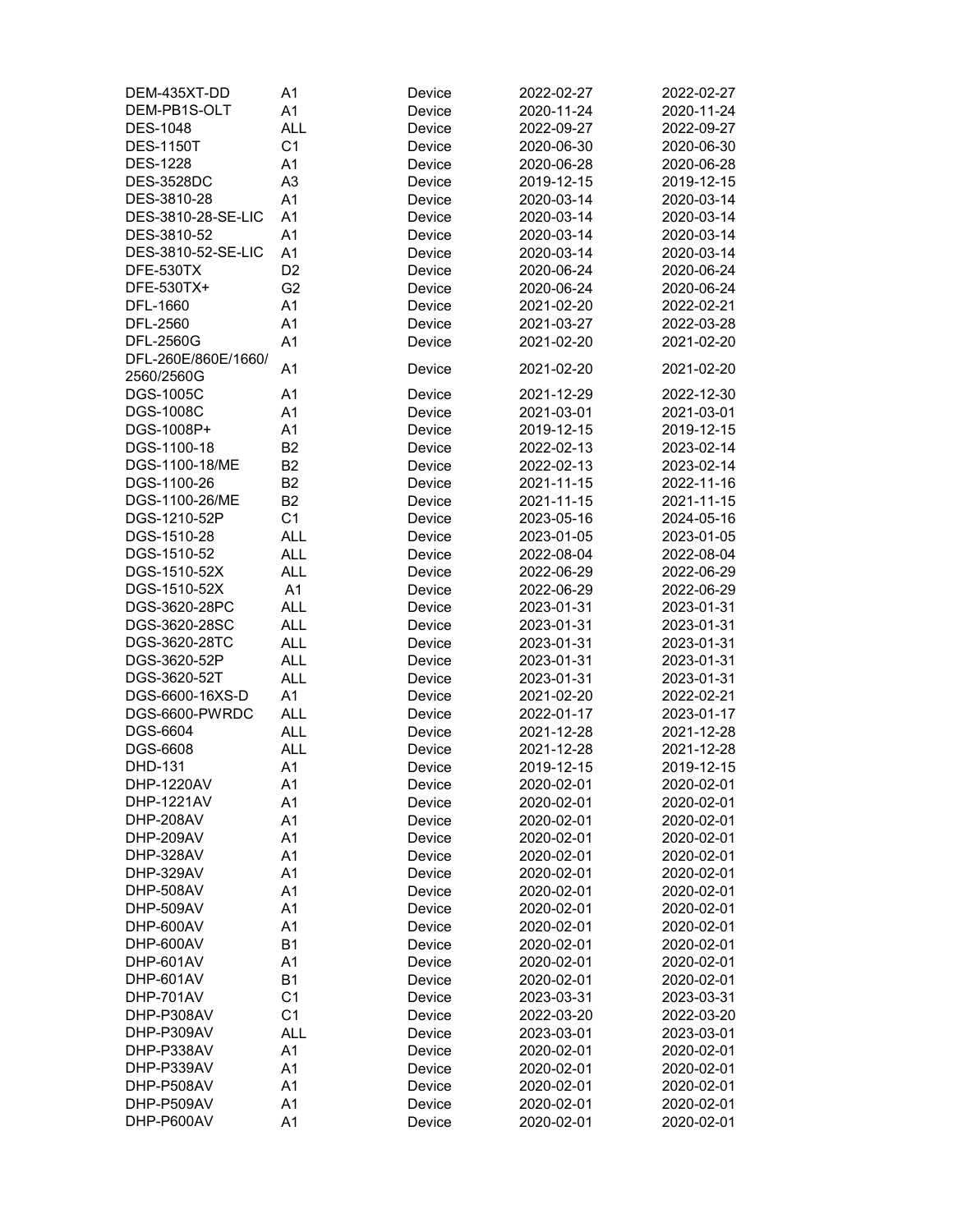| DHP-P601AV       | A1             | Device | 2020-02-01 | 2020-02-01               |
|------------------|----------------|--------|------------|--------------------------|
| DHP-W220AV       | A <sub>1</sub> | Device | 2020-02-01 | 2020-02-01               |
| DHP-W221AV       | A <sub>1</sub> | Device | 2020-02-01 | 2020-02-01               |
| DHP-W304AV       | A <sub>1</sub> | Device | 2019-12-15 | 2019-12-15               |
| DHP-W310AV       | A <sub>1</sub> | Device | 2020-02-01 | 2020-02-01               |
| DHP-W311AV       | A <sub>1</sub> | Device | 2020-02-01 | 2020-02-01               |
| DHP-W312AV       | A <sub>1</sub> | Device | 2022-03-20 | 2022-03-20               |
| DHP-W313AV       | A <sub>1</sub> | Device | 2022-03-20 | 2022-03-20               |
| DI-1000          | A2             | Device | 2019-12-31 | 2019-12-31               |
| DI-524           | 1              | Device | 2020-02-01 | 2020-02-01               |
| <b>DI-524UP</b>  | A <sub>3</sub> | Device | 2020-01-15 | 2020-01-15               |
| <b>DIB-200</b>   | A1/B1          | Device | 2020-12-27 | 2020-12-27               |
| <b>DIR-100</b>   | A1             | Device | 2020-03-01 | 2020-03-01               |
| <b>DIR-101</b>   | A <sub>1</sub> |        |            | 2020-03-01               |
|                  |                | Device | 2020-03-01 |                          |
| <b>DIR-110</b>   | <b>B1</b>      | Device | 2020-06-30 | 2020-06-30               |
| <b>DIR-120</b>   | A <sub>1</sub> | Device | 2020-11-01 | 2020-11-01               |
| DIR-320          | D <sub>1</sub> | Device | 2020-01-31 | 2020-01-31               |
| <b>DIR-370</b>   | A <sub>1</sub> | Device | 2020-04-25 | 2020-04-25               |
| <b>DIR-412</b>   | <b>B1</b>      | Device | 2019-12-15 | 2019-12-15               |
| <b>DIR-503A</b>  | A1             | Device | 2019-12-15 | 2019-12-15               |
| <b>DIR-505L</b>  | A <sub>1</sub> | Device | 2020-03-01 | 2021-03-02               |
| <b>DIR-508L</b>  | A <sub>1</sub> | Device | 2019-12-15 | 2020-12-15               |
| <b>DIR-510L</b>  | A1             | Device | 2020-02-01 | 2021-02-01               |
| <b>DIR-513A</b>  | A <sub>1</sub> | Device | 2020-12-31 | 2020-12-31               |
| <b>DIR-515R</b>  | A <sub>1</sub> | Device | 2020-11-01 | 2020-11-01               |
| <b>DIR-516</b>   | A <sub>1</sub> | Device | 2020-05-31 | 2020-05-31               |
| <b>DIR-516A</b>  | A <sub>1</sub> | Device | 2020-05-31 | 2020-05-31               |
| <b>DIR-550A</b>  | A <sub>1</sub> | Device | 2023-05-02 | 2023-05-02               |
| <b>DIR-600</b>   | D <sub>1</sub> | Device | 2020-05-31 | 2020-05-31               |
| <b>DIR-600L</b>  | A <sub>1</sub> | Device | 2019-12-15 | 2020-12-15               |
| <b>DIR-600LW</b> | A <sub>1</sub> | Device | 2019-12-15 | 2020-12-15               |
| <b>DIR-600M</b>  | <b>B1</b>      | Device | 2020-05-06 | 2020-05-06               |
| <b>DIR-600M</b>  | C <sub>1</sub> | Device | 2022-06-30 | 2022-10-29               |
| DIR-603          | A <sub>1</sub> | Device | 2022-04-01 | 2022-04-01               |
| <b>DIR-605</b>   | A <sub>1</sub> | Device | 2020-03-01 | 2020-03-01               |
| <b>DIR-608</b>   | A <sub>1</sub> | Device | 2022-06-30 | 2022-08-29               |
| DIR-611          | A <sub>1</sub> | Device | 2022-06-05 | 2022-06-05               |
| DIR-613          | <b>B1</b>      | Device | 2019-12-31 | 2019-12-31               |
| <b>DIR-615</b>   | T1             | Device | 2022-05-16 | 2022-05-16               |
| DIR-615          | J <sub>1</sub> | Device | 2022-03-30 | 2022-03-30               |
| <b>DIR-615</b>   | W <sub>1</sub> | Device | 2023-05-02 | 2023-05-02               |
| <b>DIR-615</b>   | U1             | Device | 2022-06-30 | 2022-10-31               |
| <b>DIR-615</b>   | T <sub>2</sub> | Device | 2022-06-30 | 2022-09-03               |
| <b>DIR-616</b>   | A <sub>1</sub> | Device | 2020-03-01 | 2020-03-01               |
| DIR-616+         | A <sub>1</sub> | Device | 2019-12-15 | 2019-12-15               |
| <b>DIR-619L</b>  | <b>B1</b>      | Device | 2022-06-30 | 2023-11-17               |
| DIR-620          | G <sub>1</sub> | Device | 2020-05-31 | 2020-05-31               |
| DIR-620          | H <sub>1</sub> | Device | 2022-06-30 | 2022-08-17               |
| <b>DIR-620S</b>  | A <sub>1</sub> |        |            |                          |
|                  | <b>B1</b>      | Device | 2022-06-30 | 2022-10-31<br>2019-12-15 |
| DIR-629          |                | Device | 2019-12-15 |                          |
| <b>DIR-636L</b>  | A <sub>1</sub> | Device | 2020-03-01 | 2021-03-02               |
| <b>DIR-802</b>   | A <sub>1</sub> | Device | 2020-11-01 | 2020-11-01               |
| <b>DIR-803</b>   | A1             | Device | 2020-03-01 | 2020-03-01               |
| <b>DIR-804</b>   | A <sub>1</sub> | Device | 2020-02-01 | 2020-02-01               |
| <b>DIR-806</b>   | A1             | Device | 2020-02-01 | 2020-02-01               |
| <b>DIR-806A</b>  | A <sub>1</sub> | Device | 2020-03-01 | 2020-03-01               |
| DIR-810L         | C <sub>1</sub> | Device | 2020-06-22 | 2021-06-23               |
| <b>DIR-810L</b>  | A1             | Device | 2020-03-01 | 2021-03-02               |
| <b>DIR-815</b>   | C <sub>1</sub> | Device | 2019-12-15 | 2019-12-15               |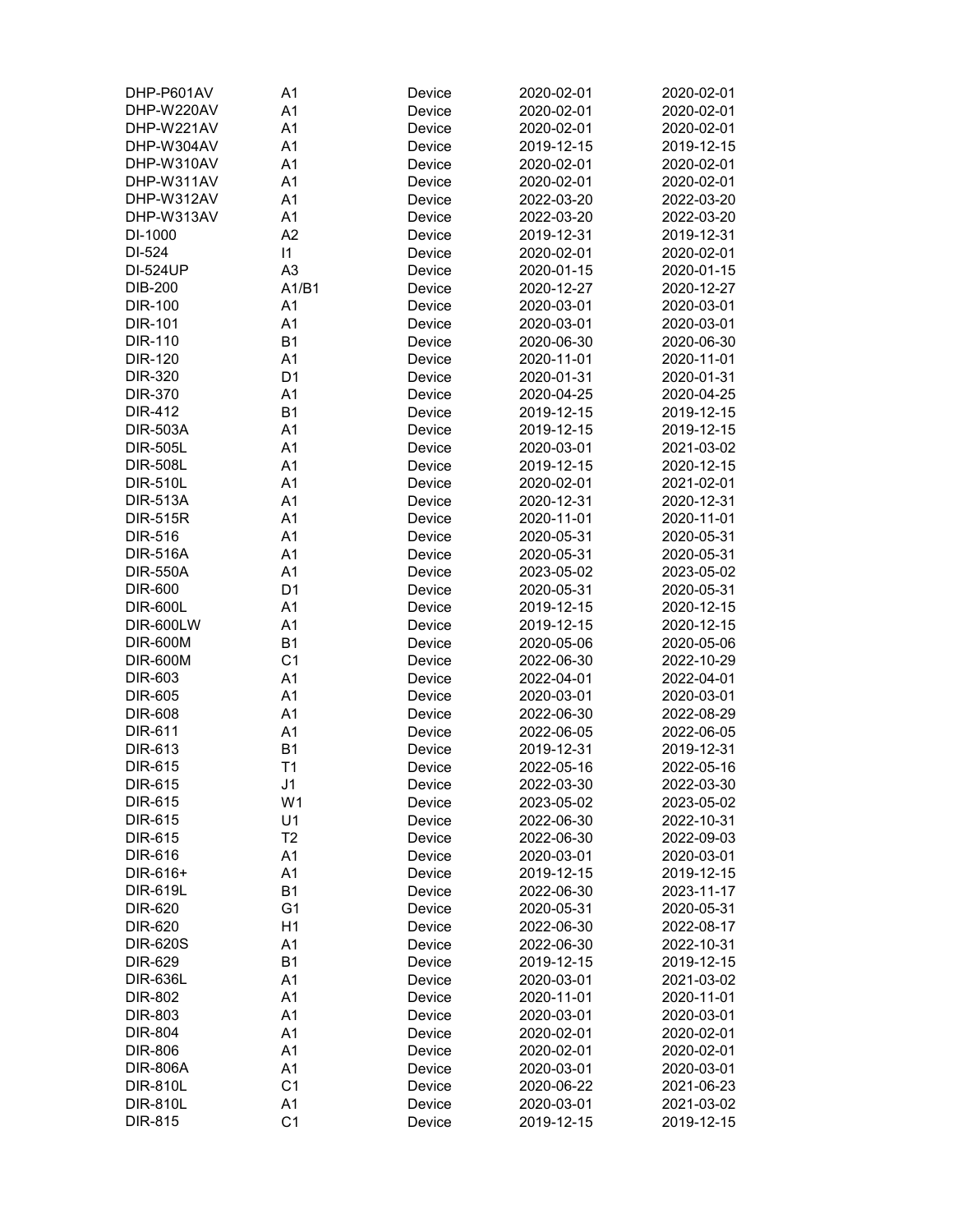| <b>DIR-816</b>        | A <sub>1</sub> | Device     | 2023-04-30 | 2023-04-30 |
|-----------------------|----------------|------------|------------|------------|
| <b>DIR-816L</b>       | <b>B1</b>      | Device     | 2019-12-15 | 2020-12-15 |
| <b>DIR-817LW</b>      | A1             | Device     | 2019-12-15 | 2020-12-15 |
| <b>DIR-818</b>        | A <sub>1</sub> | Device     | 2022-04-01 | 2022-04-01 |
| <b>DIR-818L</b>       | A <sub>1</sub> | Device     | 2019-12-15 | 2020-12-15 |
| <b>DIR-818LW</b>      | <b>B1</b>      | Device     | 2019-12-15 | 2020-12-15 |
| <b>DIR-820L</b>       | <b>B1</b>      | Device     | 2020-03-01 | 2021-03-02 |
| <b>DIR-820LW</b>      | <b>B1</b>      | Device     | 2020-03-01 | 2021-03-02 |
| <b>DIR-822</b>        | <b>B1</b>      | Device     | 2020-05-01 | 2020-05-01 |
| <b>DIR-823</b>        | A <sub>1</sub> | Device     | 2020-05-01 | 2020-05-01 |
| <b>DIR-825</b>        | A <sub>1</sub> | Device     | 2020-01-01 | 2020-01-01 |
| <b>DIR-825</b>        | F <sub>1</sub> | Device     | 2020-01-01 | 2020-01-01 |
| <b>DIR-830L</b>       | A1             | Device     | 2020-05-01 | 2021-05-02 |
| <b>DIR-840</b>        | A <sub>1</sub> | Device     | 2020-05-23 | 2020-05-23 |
| <b>DIR-842</b>        | B <sub>2</sub> | Device     | 2020-05-01 | 2020-05-01 |
| DIR-843               | A <sub>1</sub> |            |            | 2022-11-30 |
| <b>DIR-845L</b>       |                | Device     | 2022-06-30 |            |
|                       | A1             | Device     | 2020-03-01 | 2021-03-02 |
| <b>DIR-850L</b>       | <b>B1</b>      | Device     | 2020-03-01 | 2021-03-02 |
| <b>DIR-850L</b>       | A <sub>1</sub> | Device     | 2020-03-01 | 2021-03-02 |
| <b>DIR-850LW</b>      | <b>ALL</b>     | Device     | 2022-11-01 | 2023-11-01 |
| <b>DIR-855</b>        | A <sub>3</sub> | Device     | 2019-12-30 | 2019-12-30 |
| <b>DIR-859</b>        | A <sub>3</sub> | Device     | 2020-01-01 | 2020-01-01 |
| <b>DIR-860L</b>       | A1             | Device     | 2020-06-22 | 2021-06-23 |
| <b>DIR-862L</b>       | A <sub>1</sub> | Device     | 2020-02-15 | 2021-02-15 |
| <b>DIR-866L</b>       | A <sub>1</sub> | Device     | 2020-02-15 | 2021-02-15 |
| DIR-869               | A <sub>1</sub> | Device     | 2022-06-30 | 2022-11-01 |
| DIR-870               | A1             | Device     | 2022-06-30 | 2022-10-29 |
| <b>DIR-879</b>        | A1             | Device     | 2022-03-01 | 2022-03-01 |
| <b>DIR-880L</b>       | A2             | Device     | 2020-01-01 | 2021-01-01 |
| <b>DIR-890L</b>       | A2             | Device     | 2020-01-01 | 2021-01-01 |
| DIR-X1860             | A <sub>1</sub> | Device     | 2022-12-31 | 12/31/2022 |
| <b>DIS-2024T</b>      | F <sub>1</sub> | Device     | 2020-02-05 | 2020-02-05 |
| <b>DKT-110</b>        | A1             | Device     | 2020-06-22 | 2020-06-22 |
| <b>DKT-200</b>        | A <sub>1</sub> | Device     | 2020-05-26 | 2020-05-26 |
| <b>DKT-202-ES</b>     | A1             | Device     | 2021-01-31 | 2022-01-31 |
| <b>DKT-400</b>        | A1             | Device     | 2020-06-22 | 2020-06-22 |
| <b>DKT-50</b>         | A1             | Device     | 2020-05-26 | 2020-05-26 |
| <b>DKT-610L</b>       | A1             | Device     | 2019-12-15 | 2020-12-15 |
| <b>DKT-620L</b>       | A <sub>1</sub> | Device     | 2019-12-15 | 2020-12-15 |
| DKVM-2K               | B <sub>1</sub> | Device     | 2022-11-05 | 2022-11-05 |
| DKVM-2KU              | <b>B1</b>      | Device     | 2020-06-27 | 2020-06-27 |
| DKVM-4K               | A6             | Device     | 2020-04-22 | 2020-04-22 |
| DKVM-4K               | A7             | Device     | 2021-05-11 | 2021-05-11 |
| DKVM-4U               | A <sub>6</sub> | Device     | 2022-05-14 | 2022-05-14 |
| DKVM-4U               | A6             | Device     | 2022-05-14 | 2022-05-14 |
| DKVM-IP1              | A1             | Device     | 2020-05-30 | 2020-05-30 |
| DKVM-IP1              | <b>B1</b>      | Device     | 2022-06-14 | 2022-06-14 |
| DKVM-IP1              | <b>B1</b>      | Device     | 2022-06-14 | 2022-06-14 |
| <b>D-Link Network</b> |                |            |            |            |
| Assistant             | <b>ALL</b>     | Mobile APP | 06/30/2022 | 06/30/2022 |
| <b>DMC-1530SC</b>     | C <sub>6</sub> | Device     | 2020-03-21 | 2020-03-21 |
| <b>DMC-1580SC</b>     | B <sub>6</sub> | Device     | 2020-03-21 | 2020-03-21 |
| <b>DMG-112A</b>       | <b>ALL</b>     | Device     | 2022-11-23 | 2023-11-23 |
| DNR-2060-08P          | A1             | Device     | 2019-12-15 | 2019-12-15 |
| <b>DNR-312L</b>       | <b>ALL</b>     | Device     | 2021-06-30 | 2022-06-30 |
| <b>DNR-322L</b>       | В              | Device     | 2023-03-30 | 2023-09-30 |
| <b>DNR-326</b>        | A2             | Device     | 2020-06-24 | 2020-06-24 |
| DNS-1550-04           | A1             | Device     | 2019-12-15 | 2019-12-15 |
| DNS-1560-04           | A <sub>1</sub> | Device     | 2020-06-07 | 2020-06-07 |
|                       |                |            |            |            |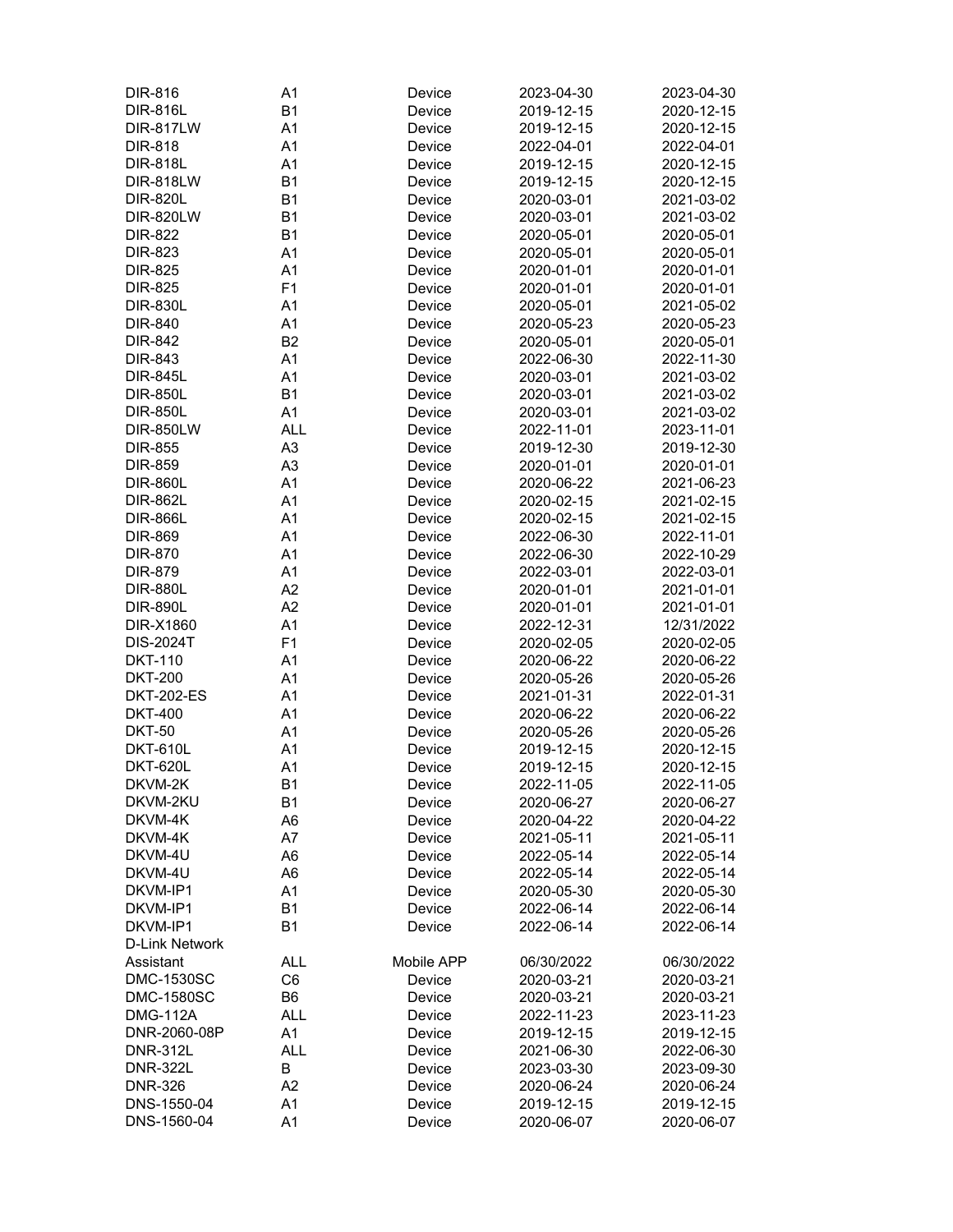| <b>DNS-320</b>   | A1/A2/B1/B2    | Device | 2019-12-15 | 2019-12-15 |
|------------------|----------------|--------|------------|------------|
| <b>DNS-320LW</b> | A2             | Device | 2019-12-15 | 2020-12-15 |
| DP-301P+         | D <sub>3</sub> | Device | 2021-02-24 | 2021-02-24 |
| DP-302           | A2             | Device | 2021-04-21 | 2021-04-21 |
| DP-310           | A <sub>1</sub> | Device | 2021-04-21 | 2021-04-21 |
| <b>DPN-100</b>   | A2             | Device | 2021-04-24 | 2022-04-24 |
| DPN-R5402        | <b>B1</b>      | Device | 2020-12-13 | 2020-12-13 |
| DPR-1020         | A2             | Device | 2021-02-24 | 2021-02-24 |
| DPR-1061         | A <sub>3</sub> | Device | 2021-02-24 | 2021-02-24 |
| <b>DSH-C310</b>  | A <sub>1</sub> |        |            | 2024-05-20 |
|                  |                | Device | 2023-05-20 |            |
| <b>DSL-2745</b>  | <b>ALL</b>     | Device | 2022-06-30 | 2023-07-31 |
| <b>DSL-2751</b>  | D <sub>1</sub> | Device | 2020-11-24 | 2020-11-24 |
| DSL-30CF         | A2             | Device | 2020-12-13 | 2020-12-13 |
| <b>DSL-320B</b>  | <b>ALL</b>     | Device | 2022-06-30 | 2023-09-11 |
| <b>DSL-321B</b>  | <b>ALL</b>     | Device | 2022-06-30 | 2023-09-11 |
| DSL-35MF         | ALL            | Device | 2023-06-30 | 2024-06-30 |
| <b>DSL-3682</b>  | <b>ALL</b>     | Device | 2022-06-30 | 2023-11-01 |
| <b>DSL-3785</b>  | A1             | Device | 2023-06-28 | 2023-06-28 |
| DSL-56SP         | <b>ALL</b>     | Device | 2020-11-24 | 2019-11-23 |
| <b>DSL-6740B</b> | C <sub>2</sub> | Device | 2021-02-20 | 2022-02-20 |
| <b>DSL-7850U</b> | <b>ALL</b>     | Device | 2020-11-24 | 2019-11-23 |
| DSL-G2452DG      | Z <sub>1</sub> | Device | 2022-06-30 | 2023-09-09 |
| DSL-G2452DG      | T1             | Device | 2022-04-30 | 2022-04-30 |
| <b>DSM-T100</b>  | A <sub>1</sub> | Device | 2019-12-31 | 2019-12-31 |
| <b>DSN-610</b>   | A2             | Device | 2019-12-15 | 2019-12-15 |
| DSN-6110         | A <sub>3</sub> | Device | 2019-12-15 | 2019-12-15 |
| DSN-6120         | A <sub>1</sub> | Device | 2019-12-15 | 2019-12-15 |
| DSN-6210         | <b>B1</b>      | Device | 2021-01-31 | 2022-01-31 |
| <b>DSN-640</b>   | A2             | Device |            |            |
|                  |                |        | 2019-12-15 | 2019-12-15 |
| DSN-6410         | A <sub>3</sub> | Device | 2019-12-15 | 2019-12-15 |
| DSN-6420         | A <sub>1</sub> | Device | 2019-12-15 | 2019-12-15 |
| <b>DSN-650</b>   | A <sub>1</sub> | Device | 2019-12-15 | 2019-12-15 |
| <b>DSN-651</b>   | A1             | Device | 2019-12-15 | 2019-12-15 |
| DSN-6510         | <b>B1</b>      | Device | 2021-01-31 | 2022-01-31 |
| <b>DSN-655</b>   | A1             | Device | 2019-12-15 | 2019-12-15 |
| <b>DSN-661</b>   | A1             | Device | 2019-12-15 | 2019-12-15 |
| <b>DSP-P113</b>  | A1             | Device | 12/15/2019 | 12/15/2020 |
| DSP-T115A        | A1             | Device | 12/15/2019 | 12/15/2020 |
| <b>DSP-W110</b>  | B <sub>1</sub> | Device | 2021-06-30 | 2022-07-01 |
| <b>DSP-W115</b>  | A <sub>1</sub> | Device | 12/15/2019 | 12/15/2020 |
| DSP-W115A        | A1             | Device | 12/15/2019 | 12/15/2020 |
| <b>DSP-W116</b>  | A <sub>1</sub> | Device | 12/15/2019 | 12/15/2020 |
| <b>DSP-W215</b>  | A1/A2/B1/B2    | Device | 12/15/2019 | 12/15/2020 |
| <b>DSP-W245</b>  | A1             | Device | 12/15/2019 | 12/15/2020 |
| <b>DSR-1000N</b> | A1             | Device | 2021-12-06 | 2021-12-06 |
| <b>DSR-500N</b>  | A1             | Device | 2019-12-15 | 2019-12-15 |
| DSS-24+          | D <sub>2</sub> | Device | 2020-02-05 | 2020-02-05 |
| DSS-5E           | C <sub>1</sub> | Device | 2019-12-15 | 2019-12-15 |
| DSS-8E           | C <sub>1</sub> | Device | 2019-12-15 | 2019-12-15 |
| DUB-1040         | A <sub>1</sub> | Device | 2021-02-20 | 2021-02-20 |
|                  |                |        |            |            |
| DUB-1310         | A <sub>1</sub> | Device | 2020-05-30 | 2020-05-30 |
| <b>DUB-1320</b>  | A <sub>1</sub> | Device | 2019-12-15 | 2019-12-15 |
| DUB-1340         | C <sub>1</sub> | Device | 2022-05-16 | 2022-05-16 |
| DUB-1340         | C <sub>1</sub> | Device | 2022-05-16 | 2022-05-16 |
| DUB-1341         | A <sub>1</sub> | Device | 2022-05-16 | 2022-05-16 |
| DUB-1341         | A1             | Device | 2022-05-16 | 2022-05-16 |
| DUB-1342         | A1             | Device | 2020-05-30 | 2020-05-30 |
| <b>DUB-1370</b>  | A1             | Device | 2022-07-02 | 2022-07-02 |
| DUB-H4           | D <sub>1</sub> | Device | 2022-05-16 | 2022-05-16 |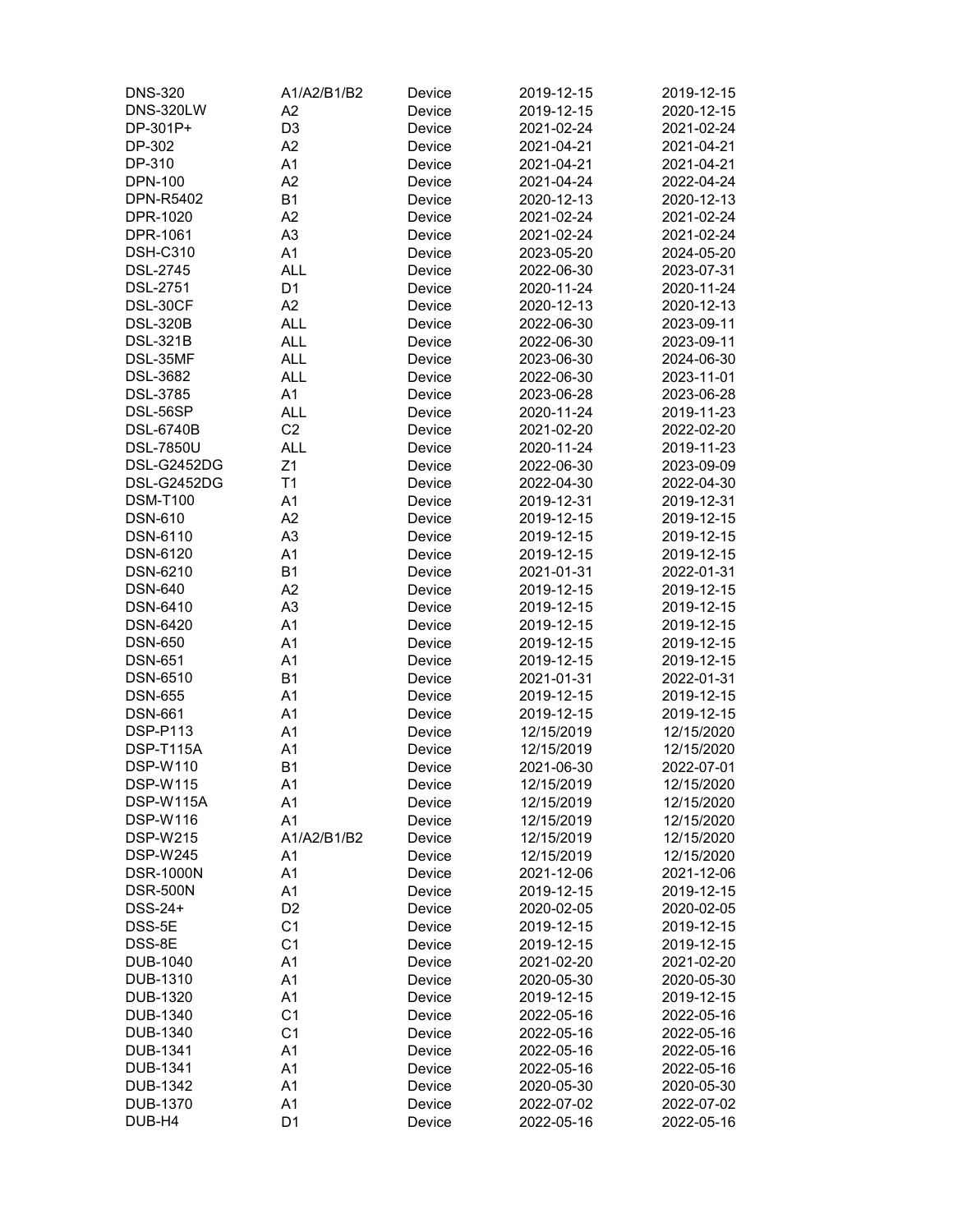| DUB-H4            | D <sub>1</sub> | Device   | 2022-05-16 | 2022-05-16 |
|-------------------|----------------|----------|------------|------------|
| DUB-H7            | D <sub>1</sub> | Device   | 2022-05-16 | 2022-05-16 |
| DUB-H7            | D <sub>1</sub> | Device   | 2022-05-16 | 2022-05-16 |
| <b>DV-600P</b>    | A <sub>1</sub> | Software | 2021-04-28 | 2021-04-28 |
| <b>DV-600S</b>    | A <sub>1</sub> | Software | 2021-04-28 | 2021-04-28 |
| DVS-V310-4        | A <sub>1</sub> | Device   | 2021-01-31 | 2022-01-31 |
| DVX-2002F         | F <sub>1</sub> | Device   | 2020-12-19 | 2020-12-19 |
| <b>DWA-121</b>    | A <sub>1</sub> | Device   | 2021-04-10 | 2021-04-10 |
| <b>DWA-130</b>    | F1             | Device   | 2022-05-01 | 2022-05-01 |
| <b>DWA-132</b>    | B <sub>1</sub> | Device   | 2022-05-01 | 2022-05-01 |
| <b>DWA-133</b>    | <b>B1</b>      |          |            | 2021-06-30 |
|                   |                | Device   | 2021-06-30 |            |
| <b>DWA-137</b>    | A <sub>1</sub> | Device   | 2022-05-01 | 2022-05-01 |
| <b>DWA-140</b>    | D <sub>1</sub> | Device   | 2022-05-01 | 2022-05-01 |
| <b>DWA-160</b>    | C <sub>1</sub> | Device   | 2022-04-01 | 2022-04-01 |
| <b>DWA-162</b>    | A <sub>1</sub> | Device   | 2020-05-31 | 2020-05-31 |
| <b>DWA-171</b>    | A <sub>1</sub> | Device   | 2022-05-14 | 2022-05-14 |
| <b>DWA-182</b>    | C <sub>1</sub> | Device   | 2022-06-30 | 2022-12-31 |
| <b>DWA-525</b>    | <b>B1</b>      | Device   | 2021-08-31 | 2021-08-31 |
| <b>DWA-548</b>    | A <sub>1</sub> | Device   | 2021-12-10 | 2021-12-10 |
| <b>DWA-556</b>    | A <sub>1</sub> | Device   | 2019-12-15 | 2019-12-15 |
| DWL-2000AP+A      | D <sub>1</sub> | Device   | 2019-12-15 | 2019-12-15 |
| <b>DWL-3600AP</b> | A <sub>1</sub> | Device   | 2021-08-31 | 2021-08-31 |
| DWL-50AT          | A <sub>1</sub> | Device   | 2019-12-15 | 2019-12-15 |
| <b>DWL-6600AP</b> | A <sub>1</sub> | Device   | 2021-08-31 | 2021-08-31 |
| DWL-6700AP        | <b>ALL</b>     | Device   | 2022-08-08 | 2022-08-08 |
| <b>DWL-8600AP</b> | A <sub>1</sub> | Device   | 2021-08-31 | 2021-08-31 |
| <b>DWL-P200</b>   | B <sub>6</sub> | Device   | 2020-06-24 | 2020-06-24 |
| DWM-156           | A <sub>9</sub> | Device   | 2020-03-24 | 2020-03-24 |
| DWM-156           | A <sub>5</sub> | Device   | 2020-03-24 | 2020-03-24 |
| <b>DWM-156</b>    | A <sub>6</sub> | Device   | 2020-03-24 | 2020-03-24 |
| DWM-156           | A7             |          | 2020-03-24 | 2020-03-24 |
| DWM-156           |                | Device   |            | 2021-05-01 |
|                   | C <sub>1</sub> | Device   | 2021-05-01 |            |
| <b>DWM-157</b>    | D <sub>1</sub> | Device   | 2021-05-01 | 2021-05-01 |
| <b>DWM-158</b>    | D <sub>1</sub> | Device   | 2021-05-01 | 2021-05-01 |
| <b>DWP-156</b>    | <b>B1</b>      | Device   | 2021-05-01 | 2021-05-01 |
| <b>DWP-157</b>    | C <sub>1</sub> | Device   | 2021-05-01 | 2021-05-01 |
| <b>DWR-111</b>    | A <sub>1</sub> | Device   | 2020-04-25 | 2020-04-25 |
| <b>DWR-113</b>    | <b>B1</b>      | Device   | 2019-12-15 | 2019-12-15 |
| <b>DWR-116</b>    | A <sub>1</sub> | Device   | 2021-05-09 | 2021-05-09 |
| <b>DWR-118</b>    | A1             | Device   | 2021-05-09 | 2021-05-09 |
| <b>DWR-330</b>    | A1             | Device   | 2020-06-14 | 2020-06-14 |
| <b>DWR-510</b>    | A1             | Device   | 2021-04-28 | 2021-04-28 |
| <b>DWR-512</b>    | <b>B1</b>      | Device   | 2020-05-03 | 2020-05-03 |
| <b>DWR-555</b>    | A <sub>1</sub> | Device   | 2020-01-28 | 2020-01-28 |
| <b>DWR-711</b>    | A <sub>1</sub> | Device   | 2021-05-02 | 2021-05-02 |
| <b>DWR-712</b>    | C <sub>1</sub> | Device   | 2020-05-03 | 2020-05-03 |
| <b>DWR-730</b>    | <b>B1</b>      | Device   | 2019-12-15 | 2019-12-15 |
| <b>DWR-732</b>    | A <sub>1</sub> | Device   | 2021-05-03 | 2021-05-03 |
| <b>DWR-758</b>    | A <sub>1</sub> | Device   | 2021-04-28 | 2021-04-28 |
| <b>DWR-830</b>    | A <sub>1</sub> | Device   | 2019-12-15 | 2019-12-15 |
| <b>DWR-921</b>    | D <sub>5</sub> | Device   | 2021-05-02 | 2021-05-02 |
| <b>DWR-921</b>    | A <sub>1</sub> | Device   | 2021-04-28 | 2021-04-28 |
| <b>DWR-921</b>    | <b>B1</b>      | Device   | 2021-04-28 | 2021-04-28 |
| <b>DWR-921</b>    | D <sub>1</sub> | Device   | 2021-04-28 | 2021-04-28 |
|                   |                |          |            |            |
| <b>DWR-921</b>    | C <sub>1</sub> | Device   | 2021-03-30 | 2021-03-30 |
| <b>DWR-921E</b>   | A <sub>1</sub> | Device   | 2021-04-28 | 2021-04-28 |
| <b>DWR-921E</b>   | A <sub>2</sub> | Device   | 2021-04-28 | 2021-04-28 |
| <b>DWR-922</b>    | A1             | Device   | 2020-06-03 | 2020-06-03 |
| <b>DWR-922</b>    | A2             | Device   | 2020-06-01 | 2020-06-01 |